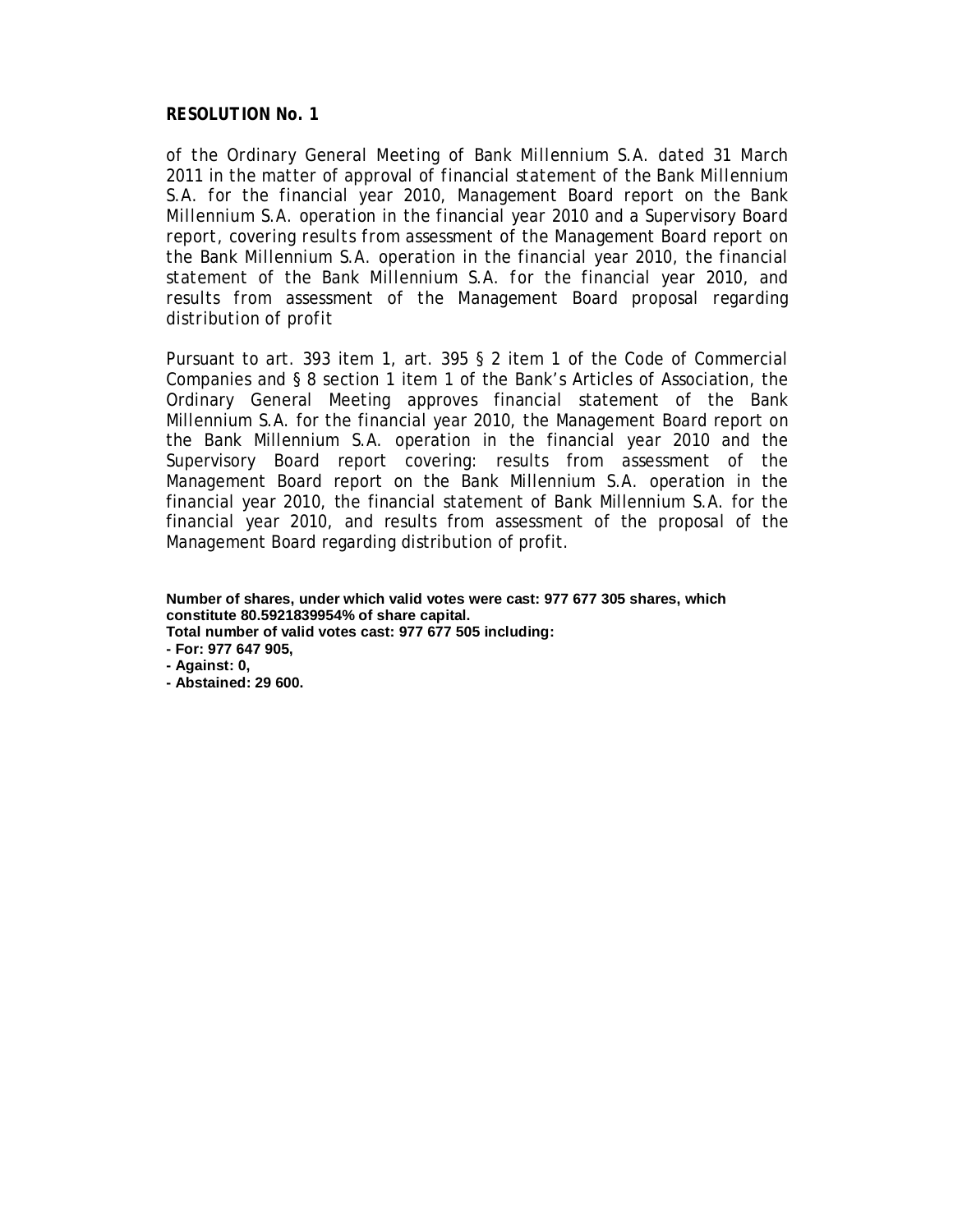*of the Ordinary General Meeting of Bank Millennium S.A. dated 31 March 2011 in the matter of approval of the financial statements of the Bank Millennium S.A. Capital Group for financial year 2010 and Management Board's report on the Bank Millennium S.A. Capital Group operation in the financial year 2010* 

Pursuant to art. 395 § 5 the Commercial Company Code, the Ordinary General Meeting approves the financial statements of the Capital Group of Bank Millennium S.A. for the financial year 2010 and Management Board's report on the Bank Millennium S.A. Capital Group operation in the financial year 2010.

**Number of shares, under which valid votes were cast: 977 677 305 shares, which constitute 80.5921839954% of share capital. Total number of valid votes cast: 977 677 505 including:** 

- **For: 977 647 905,** 

- **Against: 0,**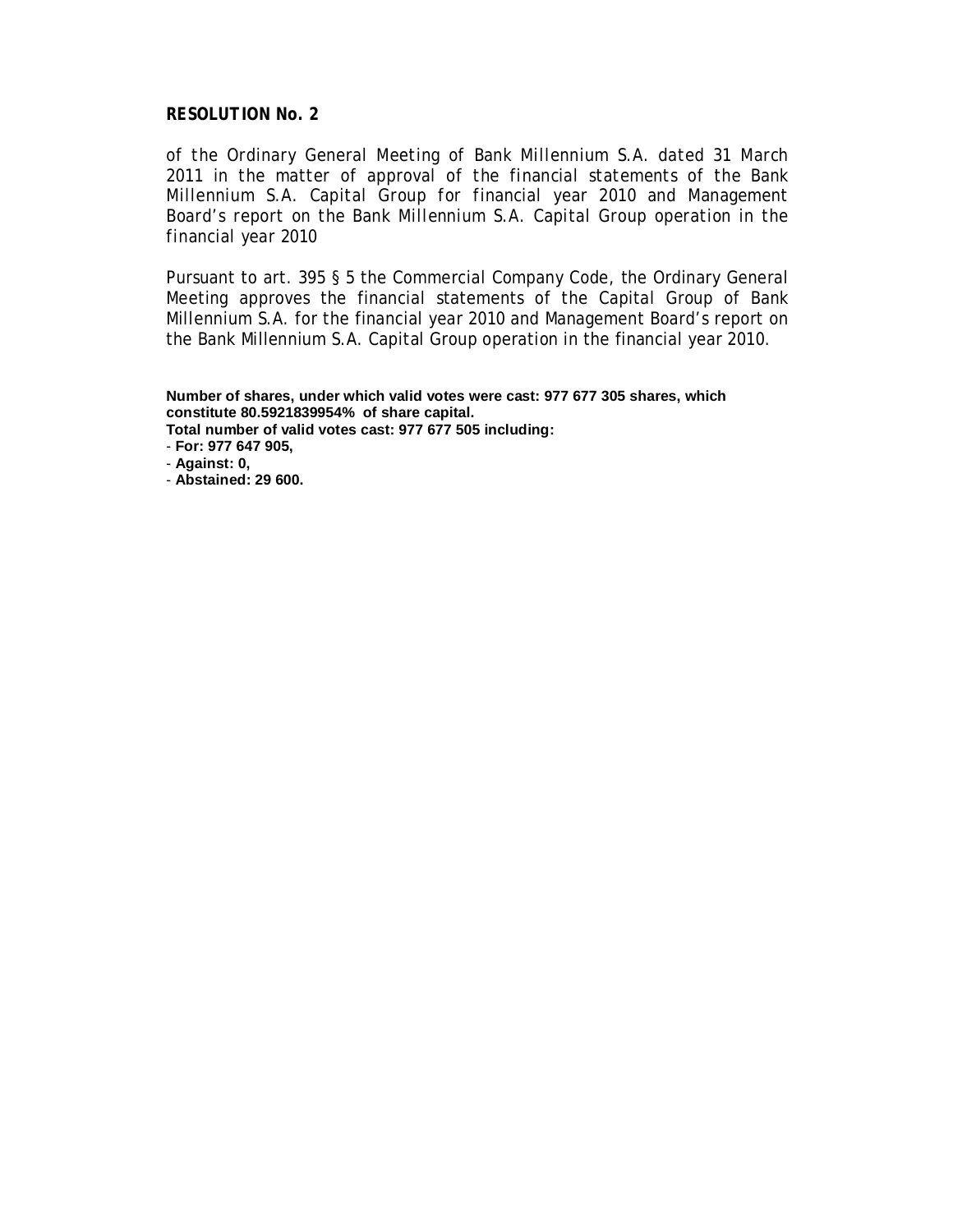*of the Ordinary General Meeting of Bank Millennium S.A. dated 31 March 2011 in the matter of discharging members of the Bank's Management Board from their duties performed in the financial year 2010* 

Pursuant to art. 393 item 1, art. 395 § 2 item 3 of the Code of Commercial Companies and § 8 section 1 item 3 of the Bank's Articles of Association, the Ordinary General Meeting discharges members of the Bank's Management Board from their duties performed in the financial year 2010:

- Mr Bogusław Kott - for the period from 1.01.2010 to 31.12.2010,

- Mr Joao Nuno Lima Bras Jorge - for the period from 1.01.2010 to 31.12.2010, - Mr Fernando Maria Cardoso Rodrigues Bicho - for the period from 1.01.2010 to 31.12.2010,

- Ms Julianna Boniuk-Gorzelańczyk - for the period from 1.01.2010 to 31.12.2010,

- Mr Andrzej Gliński - for the period from 22.04.2010 to 31.12.2010,

- Mr Wojciech Haase - for the period from 1.01.2010 to 31.12.2010,

- Mr Artur Klimczak - for the period from 1.01.2010 to 31.12.2010,

- Mr Antonio Pinto Junior - for the period from 22.04.2010 to 31.12.2010,

- Mr Rui Manuel da Silva Teixeira - for the period from 1.01.2010 r. to 22.04.2010.

**Number of shares, under which valid votes were cast: 977 669 811 shares, which constitute 80.5915662478% of share capital.** 

**Total number of valid votes cast: 977 670 011 including:** 

- **For: 977 640 411,** 

- **Against: 0,**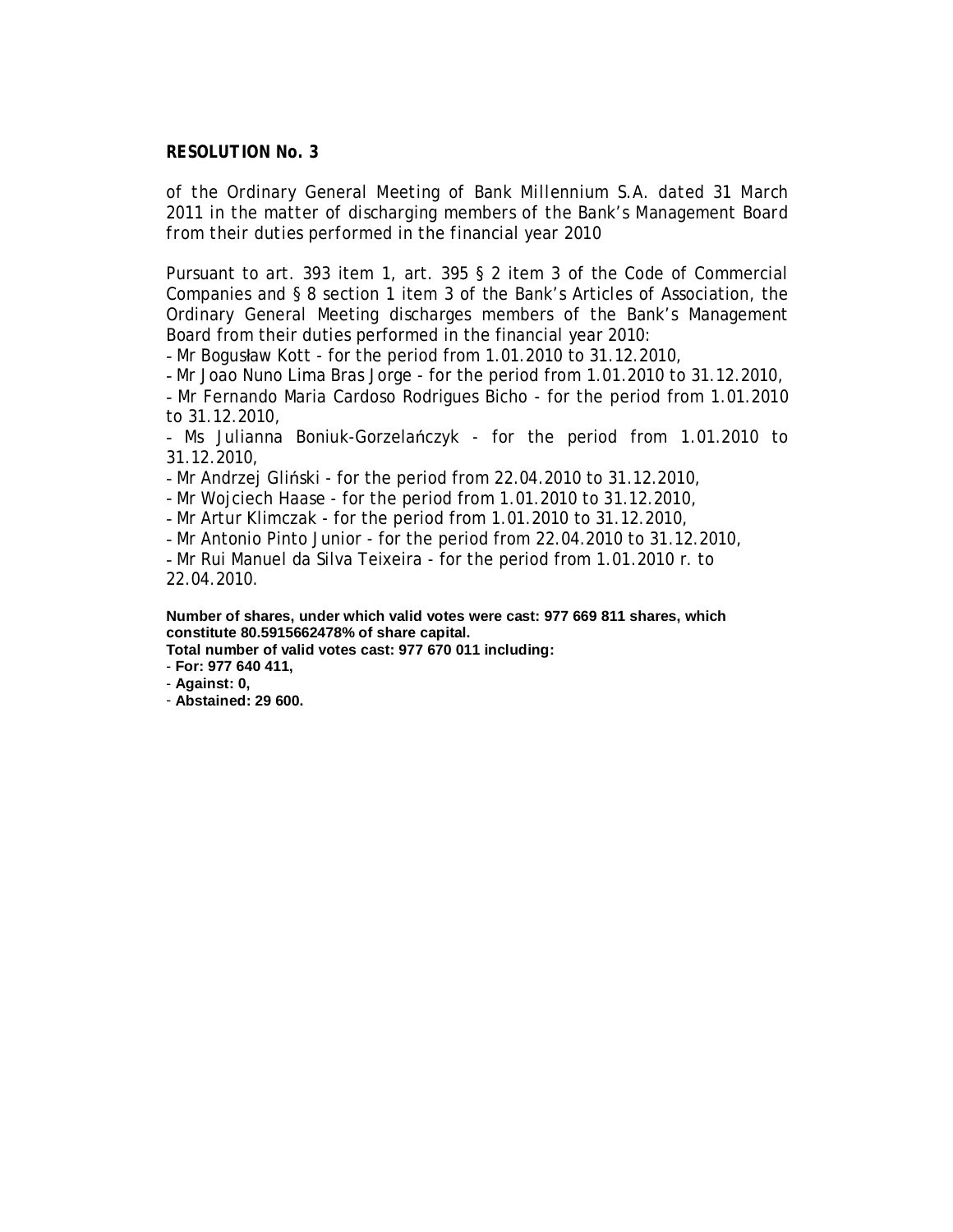*of the Ordinary General Meeting of Bank Millennium S.A. dated 31 March 2011 in the matter of discharging members of the Bank's Supervisory Board from their duties performed in the financial year 2010* 

Pursuant to art. 393 item 1, art. 395 § 2 item 3 of the Code of Commercial Companies and § 8 section 1 item 3 of the Bank's Articles of Association, the Ordinary General Meeting discharges members of the Bank's Supervisory Board from their duties performed in the financial year 2010:

- Mr Maciej Bednarkiewicz - for the period from 1.01.2010 to 31.12.2010,

- Mr Ryszard Pospieszyński - for the period from 1.01.2010 to 31.12.2010,

- Mr Carlos Jorge Ramalho dos Santos Ferreira - for the period from 1.01.2010 to 31.12.2010,

- Mr Marek Furtek - for the period from 1.01.2010 to 31.12.2010,

- Mr Luis Maria Franca de Castro Pereira Coutinho - for the period from 1.01.2010 to 31.12.2010,

- Mr Vitor Manuel Lopes Fernandes – for the period from 1.01.2010 to 31.12.2010,

- Mr Andrzej Koźmiński - for the period from 1.01.2010 to 31.12.2010,

- Mr Paulo Jose de Ribeiro Moita de Macedo - for the period from 1.01.2010 to 31.12.2010,

- Mr Nelson Ricardo Bessa Machado - for the period from 1.01.2010 to 31.12.2010,

- Mr Marek Rocki - for the period from 1.01.2010 to 31.12.2010,

- Mr Dariusz Rosati - for the period from 1.01.2010 to 31.12.2010.

**Number of shares, under which valid votes were cast: 977 583 376 shares, which Constitute 80.5844412124 % of share capital.** 

**Total number of valid votes cast: 977 583 376 including:** 

- **For: 977 553 776,** 

- **Against: 0,**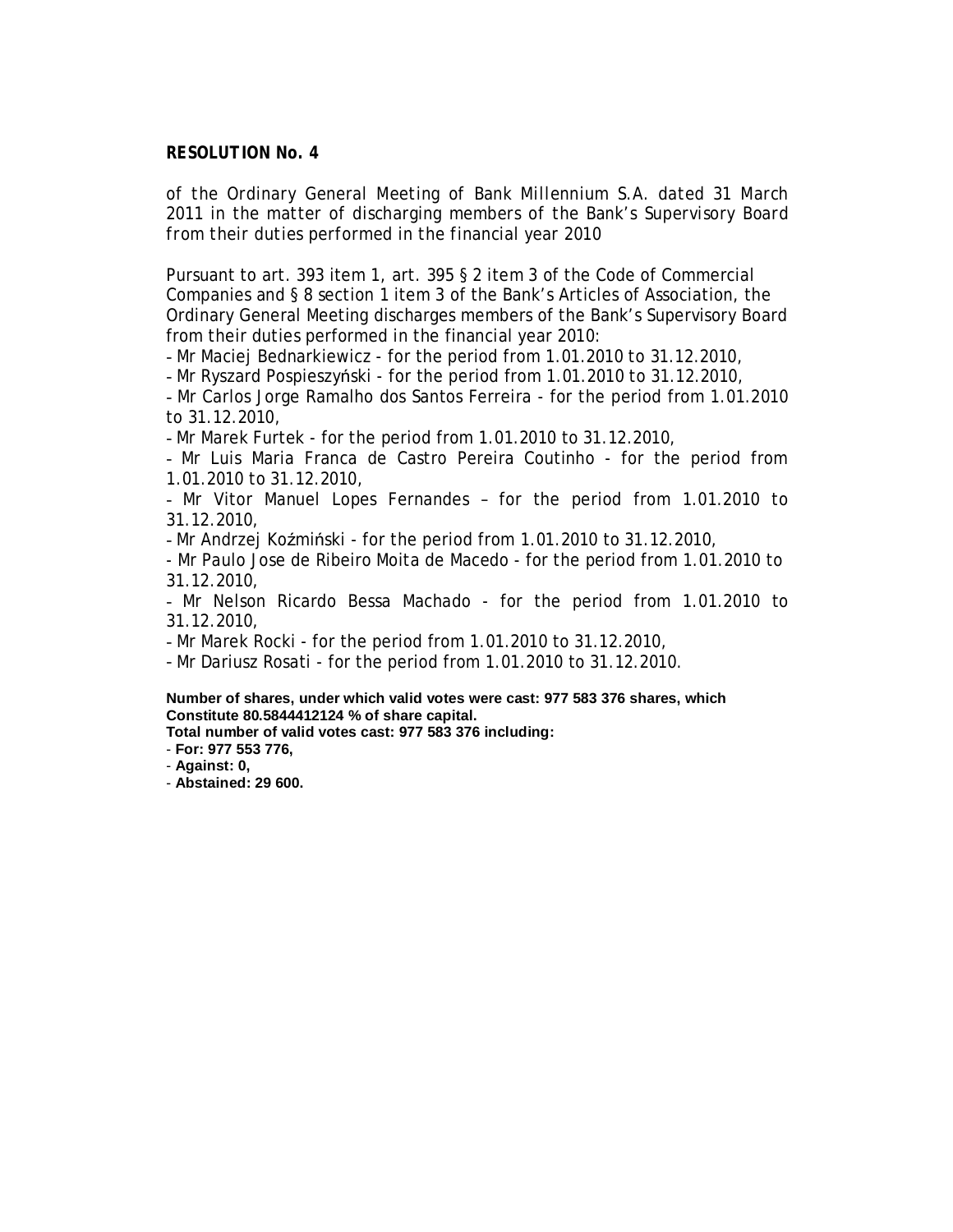*of the Ordinary General Meeting of Bank Millennium S.A. dated 31 March 2011 on the distribution of profit for the financial year 2010* 

Pursuant to art. 395 § 2.2, art. 347 and art. 348 of the Commercial Companies Code and § 8.1.2, § 36 and § 37 of the Bank's Articles of Association, the Ordinary General Meeting of Bank Millennium S.A. resolves as follows:

1. To distribute and allocate the Bank's net profit for the financial year ending on

December 31, 2010 in the amount of PLN 321,042,404.69 for:

a) payment of dividend – PLN 121,311,677.70,

b) reserve capital – PLN 199,730,726.99;

2. It is resolved that:

a) the dividend per one share shall amount to PLN 0.10 gross,

b) 16 May 2011 shall be the day of determining the right to the dividend (Dividend Day),

c) eligible for the dividend are persons, who were Bank's Shareholders at the end of the day defined in pt b),

d) 30 May 2011 shall be the dividend payment day.

3. The resolution comes into force upon adopting it.

**Number of shares, under which valid votes were cast: 977 677 305 shares, which constitute 80.5921839954% of share capital.** 

**Total number of valid votes cast: 977 677 505 including:** 

- **For: 977 677 505,**
- **Against: 0,**
- **Abstained: 0.**